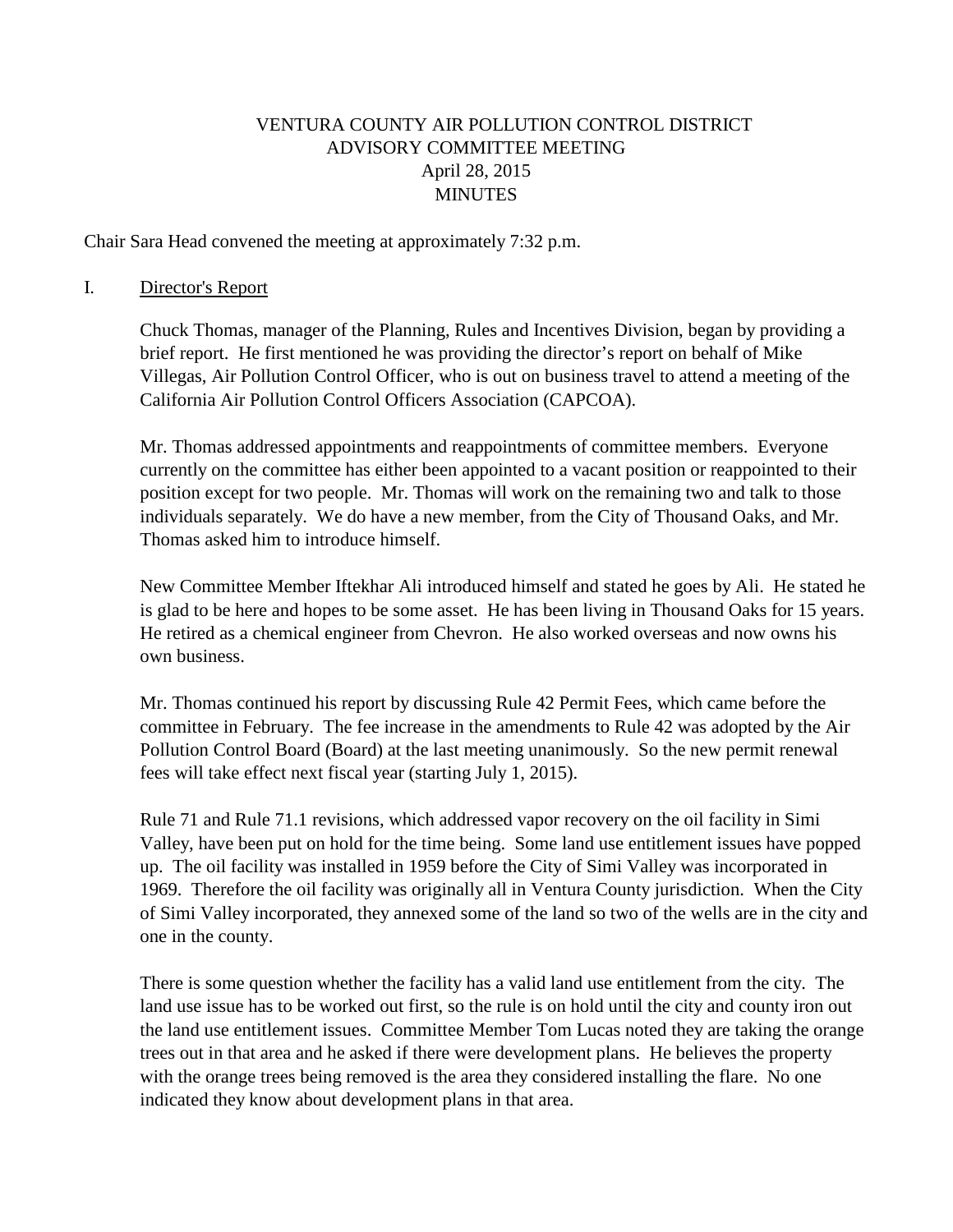Mr. Thomas then discussed the District's plans to purchase a building in Camarillo. The effort is still slowly progressing. He believes the District is approximately 2 years out from moving to the new building. There are issues to work out with the City of Camarillo regarding the building's design. Mike Villegas and the developer will be meeting with the City of Camarillo about the remaining issues in the next few weeks.

A few weeks ago a reporter from the Ventura County Reporter was in the office talking to Mike Villegas and a couple of other staff members. The reporter is working on a big article about air quality in Ventura County. The article should be coming out soon in their weekly edition, so keep an eye out for that.

Mr. Thomas discussed the American Lung Association State of the Air Report. The report is about air quality across the country including California. It comes out tomorrow, and the information is embargoed until then. They have a website, [www.stateoftheair.org,](http://www.stateoftheair.org/) which presents the information. If you look at it tonight, it says 2014 but the data is from 2013. Presumably tomorrow it will say 2015 and the data will be from 2014. Ventura County has always received an "F", even though we have made tremendous progress since the 1970's.

If you scroll down there is a link to a chart that shows the progress in air quality. You can see how much progress we have made, but they still give us an "F". Mr. Lucas noted we had the cleanest year on record in 2013 and the second cleanest year in 2014. Mr. Stan Cowen, Air Quality Engineer with the District, responded that we are still non-attainment of the federal ozone standard and if we attain the standard we might get a better grade.

Mr. Thomas continued noting we had seven violations of the federal standard last year. In the 1970's, we peaked at 184 days over the standard. Even though over the years the EPA has tightened the standard, we still only had seven exceedances county wide last year. Committee Member Joan Burns asked which areas typically do the best in the report. Mr. Thomas responded that he has not looked for that information. On the website you can enter a zip code or a state and it will pull up data for that area.

Mr. Thomas noted the report gives Ventura County a "B" for particulates, so we are doing well with that pollutant. CAPCOA prepares a report every year titled "California's Progress Toward Clean Air". The report came out two or three weeks ago. Mr. Thomas believed he sent it out to committee members a few weeks ago, but it is available at [www.capcoa.org.](http://www.capcoa.org/) CAPCOA started the report about 5 years ago in response to the Lung Association report.

Finally, Mr. Thomas discussed the Board's action recognizing Mike Kuhn for his long tenure, almost 37 years, on this committee and service to the District. Advisory Committee Chair Sara Head attended the Board meeting and gave a nice statement. Mike Villegas had a lot of nice things to say about Mr. Kuhn and several Board members made nice statements about his service. Mr. Kuhn seemed to be very pleased with the recognition. His retirement leaves a vacant seat representing District 4 and Supervisor Peter Foy.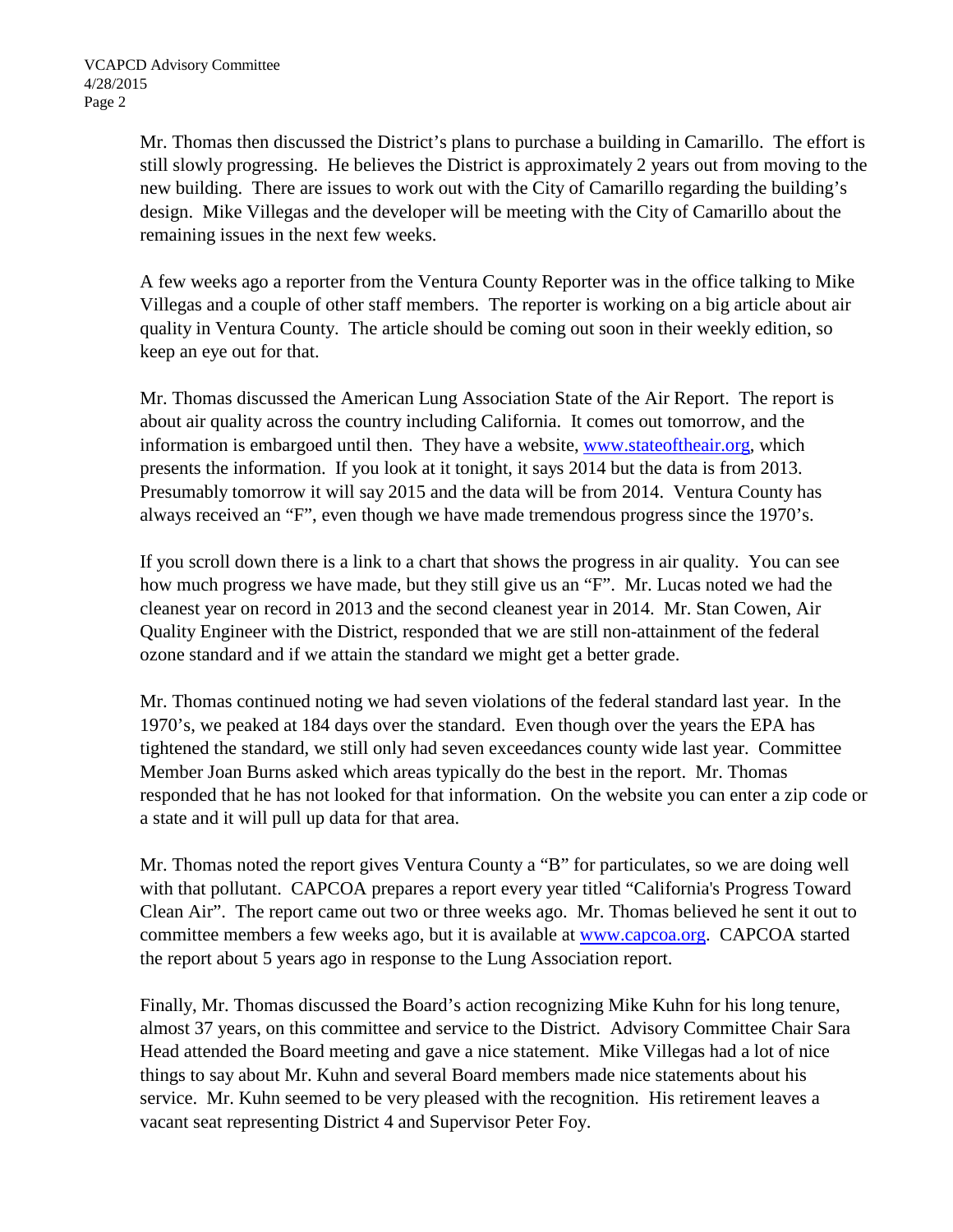That concludes the Director's Report.

#### II. Call to Order

Chair Sara Head called the meeting to order at approximately 7:41 p.m.

#### III. Roll Call

Present

| <b>FIESEII</b>           |                          |
|--------------------------|--------------------------|
| Iftekhar Ali             | Kim Lim                  |
| <b>Joan Burns</b>        | Thomas Lucas             |
| Sara Head                | <b>Richard Nick</b>      |
| <b>Martin Hernandez</b>  | Steven Wolfson           |
|                          |                          |
| Absent                   |                          |
| Robert Cole              | Paul Meehan (excused)    |
| Raymond Garcia (excused) | Keith Moore (excused)    |
| Randy Johnson            | Alice Sterling (excused) |
| Hugh McTernan            |                          |
|                          |                          |
| Staff                    |                          |
| <b>Chuck Thomas</b>      |                          |
| <b>Stan Cowen</b>        |                          |
| <b>Tyler Harris</b>      |                          |
|                          |                          |
| Public                   | Representing             |
| None                     |                          |
|                          |                          |

### IV. Minutes

Ms. Head noted several committee members sent comments on the Minutes from the March 24, 2015 meeting to Mr. Cowen, who provided a revised version. Hearing no further comment, the revised minutes were approved as drafted with no opposition.

Committee Member Steven Wolfson had a question on the issue addressed at the March 24<sup>th</sup> meeting, asking if lanterns were previously on the property in question. Mr. Thomas stated the equipment was controlled with lanterns years ago but he was not sure when they were removed or deactivated. Mr. Wolfson asked if the rationale used to require the original lanterns could be used to require them again. Mr. Thomas stated he did not believe the lanterns meet the current standards. The lanterns were discussed at staff level and determined they did not meet the current control requirements.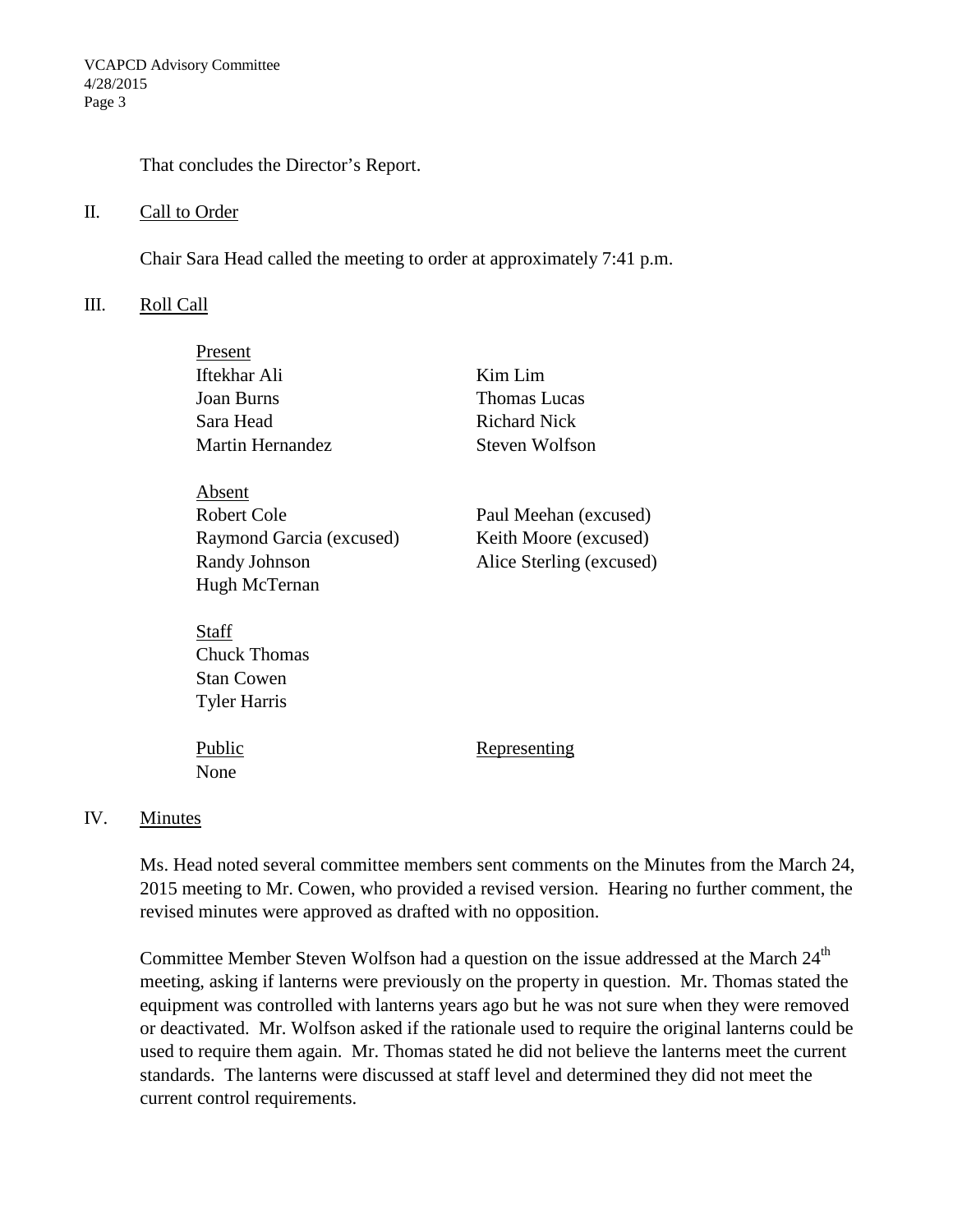#### V. Committee Comment

There was no committee comment on matters not on the agenda.

#### VI. Public Comment

There was no public comment on matters not on the agenda.

#### VII. Old Business

There was no old business.

#### VIII. New Business

Stan Cowen introduced himself as the project engineer for the proposed revisions of Rule 74.15.1, Boilers, Steam Generators and Process Heaters (1 to 5 MMBtu/hr). Mr. Cowen will give a short presentation including the regulatory background, rule history, process background, ultra-low NOx burner technology, proposed rule requirements, and emissions reductions and costs. Mr. Cowen noted the ultra-low NOx burner technology has been around for a while. When he was a permit engineer back in the early 1980's he permitted an Alzeta burner which was the type that may have changed the whole industry.

We are a nonattainment area for ozone so we are required by state law, the California Clean Air Act (CCAA), to adopt what we call "all feasible measures". We are adopting these revisions to Rule 74.15.1 as an all feasible measure.

We held a workshop and invited the regulated community to also attend this committee meeting. It appears they are happy with the rule since they did not attend tonight's meeting. We only needed one workshop because there was not much discussion, although we did receive some comments which we will discuss later.

Rule 74.15.1 was originally adopted in 1993 – Jerry Mason was the rule engineer on that project. It was a retrofit rule, meaning existing boilers had to be retrofitted if they did not meet the emission limit. That limit remains in effect today for existing units at 30 ppm NOx at 3% oxygen. So that limit has been in the rule since 1993. In 1995 we made a small change to the tune-up procedures. There was another insignificant change in 2000 regarding an EPA test method.

The last revision was in 2012 and Don Price was the rule engineer for that one. At that time we proposed a new limit of 20 ppm NOx for subject units between 1 and 2 MMBtu/hr heat input. The rule applies to units from 1 to 5 MMBtu/hr heat input. So the 2012 rule revisions only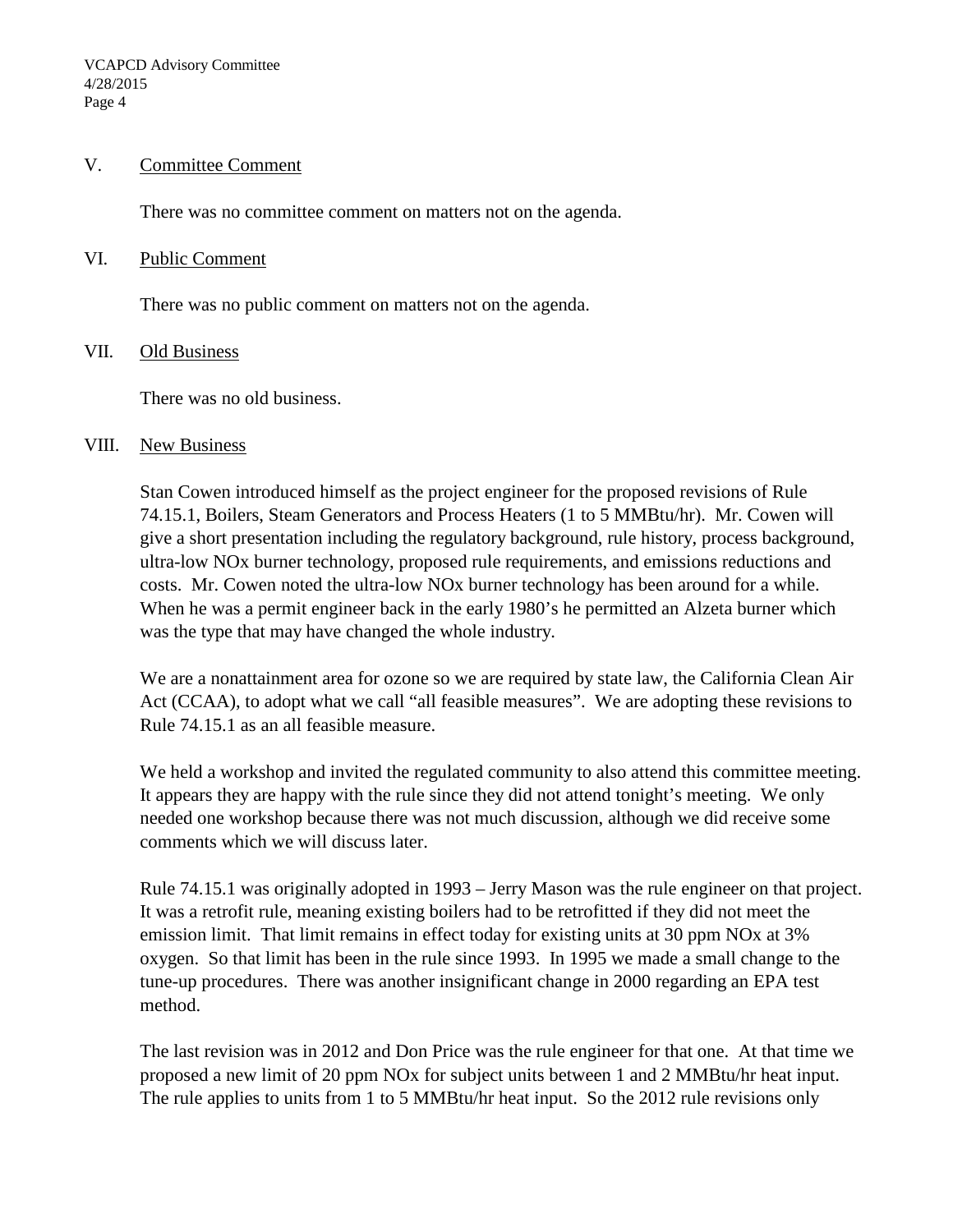covered the first increment from 1 to 2 MMBtu/hr. In addition, that limit only applies to new boilers, so it does not require retrofit to existing boilers.

We received comments on the 2012 rule revision from the California Air Resources Board (ARB). ARB is our state government oversight agency along with EPA at the federal level. ARB suggested strongly that we turn it into a retrofit rule, based on the South Coast Air Quality Management District (South Coast) Rule 1146.1. That rule has limits of 12 or 9 ppm NOx instead of 30 ppm NOx, depending on whether it is an atmospheric or forced draft unit. Atmospheric units are limited to 12 ppm NOx and forced draft units are a little lower at 9 ppm NOx. That is a retrofit rule that was amended by South Coast in 2008.

Don did a cost analysis and showed the retrofits were very expensive. Ranging from \$12 to over \$1,800 per pound of NOx reduced. Even at \$12 per pound, it is four to five times higher than we generally propose as a reasonable cost. One of the things we consider to determine if a measure is feasible and reasonable is it has to be cost effective. We don't adopt or change rules that aren't cost effective. So we only added the 20-ppm NOx limit for the smallest new boilers and not the 9 or 12 ppm limit.

We told ARB we would come back and revisit the rule after 2014. So that is why we are here today. Now it is 2015 and we are trying to make good on our written response to ARB.

CCAA Section 40914 is our rule revision authority. We are required as a nonattainment area to reduce emissions by 5% annually or adopt all feasible measures. Since 5% of the emission inventory is just out of the question, we focus on all feasible measures. We have used the all feasible measures requirement as our authority for any rule change for a long time.

Normally, we look at other districts, such as South Coast or the San Joaquin Valley Air Pollution Control District (San Joaquin) or even some others. They are adopting rules ahead of us. They adopt a rule and implement it for a few years. Then we contact them and ask them how it is working. They will have a database of variances and notices of violation, etc. that will indicate levels of compliance. We will actually talk to sources too. In the past I did a rule for pleasure craft coatings. South Coast adopted a limit for bottom paint that just was not working at all. I talked to a Newport Beach harbor master and he said the paint did not work worth a darn.

Mr. Thomas stated that no air district in the state has ever been able to meet the CCAA requirement for 5% per year emission reductions. So everybody does the all feasible measures alternative.

So we are proposing this revision based on the implementation in other districts and because the technology is widely available. Many venders provide the burners, especially for new sources.

The units subject to this rule provide heat and steam for factories, food packing, oil and gas production, hotels and naval facilities. In this size range there are about 27 units out there, and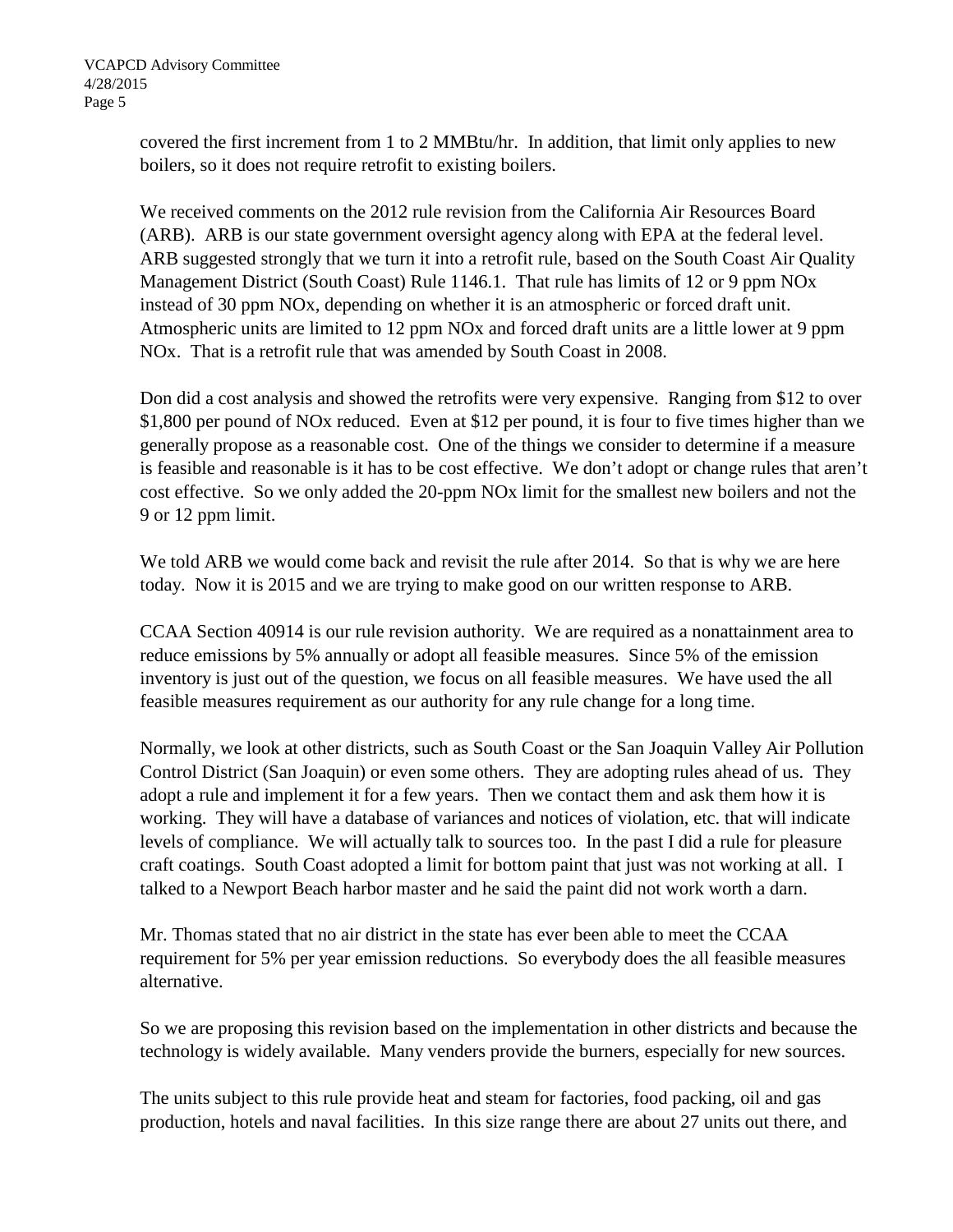the permitted emission inventory is about 20 tons per year. We require APCD permits for all of these units so we have a pretty good handle on the inventory. It includes portable LPG (propane)-fired units and also heaters used at asphalt batch plants.

Process heaters in oil fields are common. Oil well dewaxing units are portable units. Oil field heater-treaters are used to break up oil-water emulsions. So there are quite a variety of sources that use this kind of combustion equipment.

The technology includes pre-mixing of air and fuel prior to the combustion/flame. The flame is contained in the burner to provide more uniform, lower flame temperature. They also run at lower excess air so there are actually some energy savings as well. Another kind of ultra-low NOx burner is called a radiant burner. This is the type developed by Alzeta, but now they are made of metal instead of ceramic so they are more durable.

Regarding the proposed rule requirements, Don Price conducted the cost analysis three years ago and things have not changed much in the following three years. We don't believe the \$1800 per pound NOx cost has changed much, so we are proposing this rule instead of a retrofit rule. ARB has not commented on the rule so we are assuming they are OK with it. For new and replacement boilers and steam generators, the table presented in the slide will be the emission limits.

It depends on the type of fuel. Different gaseous fuels have different limits. The 12 and 9 ppm limits are right out of the South Coast and San Joaquin rules. The landfill gas and biogas rules are also from the South Coast rule. The LPG limit is based on manufacturer test data. Normally when they manufacture boilers, they can burn natural gas or propane, so we use a 20-ppm limit for propane fuel. Two additional limits on produced oilfield gas at 15 ppm and 12 ppm were based on comments we received from the Western States Petroleum Association (WSPA). WSPA proposed the limits and we did not have any test data, so since they were in the range we were looking at we accepted their proposal.

Mr. Lucas asked how many units we are talking about, knowing that homeowners associations have boilers. Mr. Cowen responded that these are for new or replacement boilers over 1 MMBtu/hr heat input. Probably 30-40 boilers will be subject to these limits when they are installed. It is not a lot, which is why the emission reductions we are getting are only about 9 tons per year. It is significant but not as much as we would like.

Previous to this proposal, we were only regulating natural gas-fired units. With this proposal, we are expanding it to different gaseous fuels – landfill gas, biogas, propane and reduced oilfield gas. The reason for this is to be consistent with the other air district rules. But we had to propose an exemption based on this change to fuel applicability.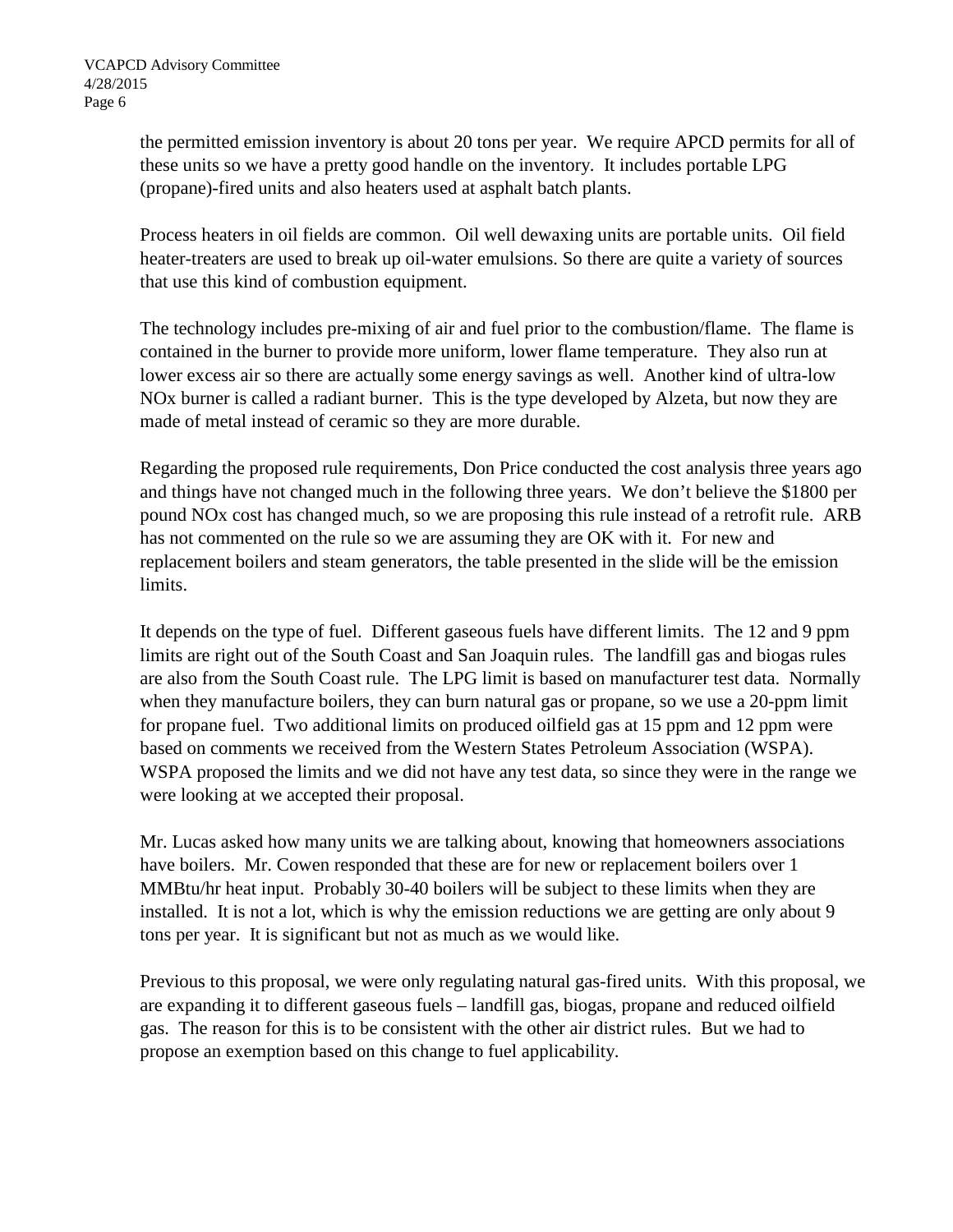The existing limit from 2012 of 20 ppm will remain the same. It has only been three years, and we don't like to change rule requirements and limits any more often than every five years at the least.

One of the comments from WSPA was they want to have us reduce compliance costs. One way we do that is by reducing the number of source tests, from every two years to every four years. So we cut the number of source tests in half. We can do this because they are still subject to annual screening using a handheld analyzer. It is a much less expensive test than getting a source test van that costs thousands of dollars to run the test. The van is bigger than the boiler sometimes. The proposed reduced testing is just for new or replacement units.

This was also one of the reasons we revised the rule in 2012. We changed the testing requirements for the 1-2 MMBtu/hr units to every four years with the addition of the annual screening. We do require a full source test every four years because the portable analyzers are not perfect – they have to be calibrated and they are not as accurate as the full source test.

Mr. Ali asked what the source must do if the annual screening fails. Mr. Cowen stated if it fails, they have to fix the unit and then they can run the screen test again. They are not required to perform a full source test unless they cannot meet the limit by screening. We have a whole new system of enforcement. We give them a certain amount of time to fix the unit. If they don't or can't fix it in a certain amount of time then we issue a violation notice.

Ms. Burns stated since the portable units are not as accurate, the facility could choose to run a full source test every year. Mr. Cowen agreed and states some companies do that because they appreciate the accuracy. Another change is adding a deadline for the screening test of the anniversary date of the last source test. So that makes it more enforceable. If the rule states it must be done by a certain date then we have something to stand on.

We also added a new exemption for existing portable oil well dewaxing units. Since we changed the applicability to different gaseous fuels including propane, one type of portable source that runs on propane is unable to meet the existing 30-ppm NOx limit. They are old pieces of equipment that are grandfathered and the retrofit cost is still too expensive at \$9.50 per pound. The permitted emissions are less than 0.3 tons per year, so it is not a major source.

There is also a new recordkeeping requirement to keep an annual log. We believe most sources already do this – they keep a record of the NOx readings and the date they test it, etc.

In addition to the ppm limits, we are adding limits in pounds MMBtu. We are doing this because if the source has high oxygen in the stack due to dilution, your correction factor goes up exponentially and your accuracy goes down exponentially. So the pounds-per-MMBtu limit is a more accurate way of measuring emissions in this case. We are citing an equation from the South Coast protocol 1146.1. One of the EPA comments which is addressed in the latest version of the rule I provided tonight dealt with this requirement. It said "March 2009 or later" and EPA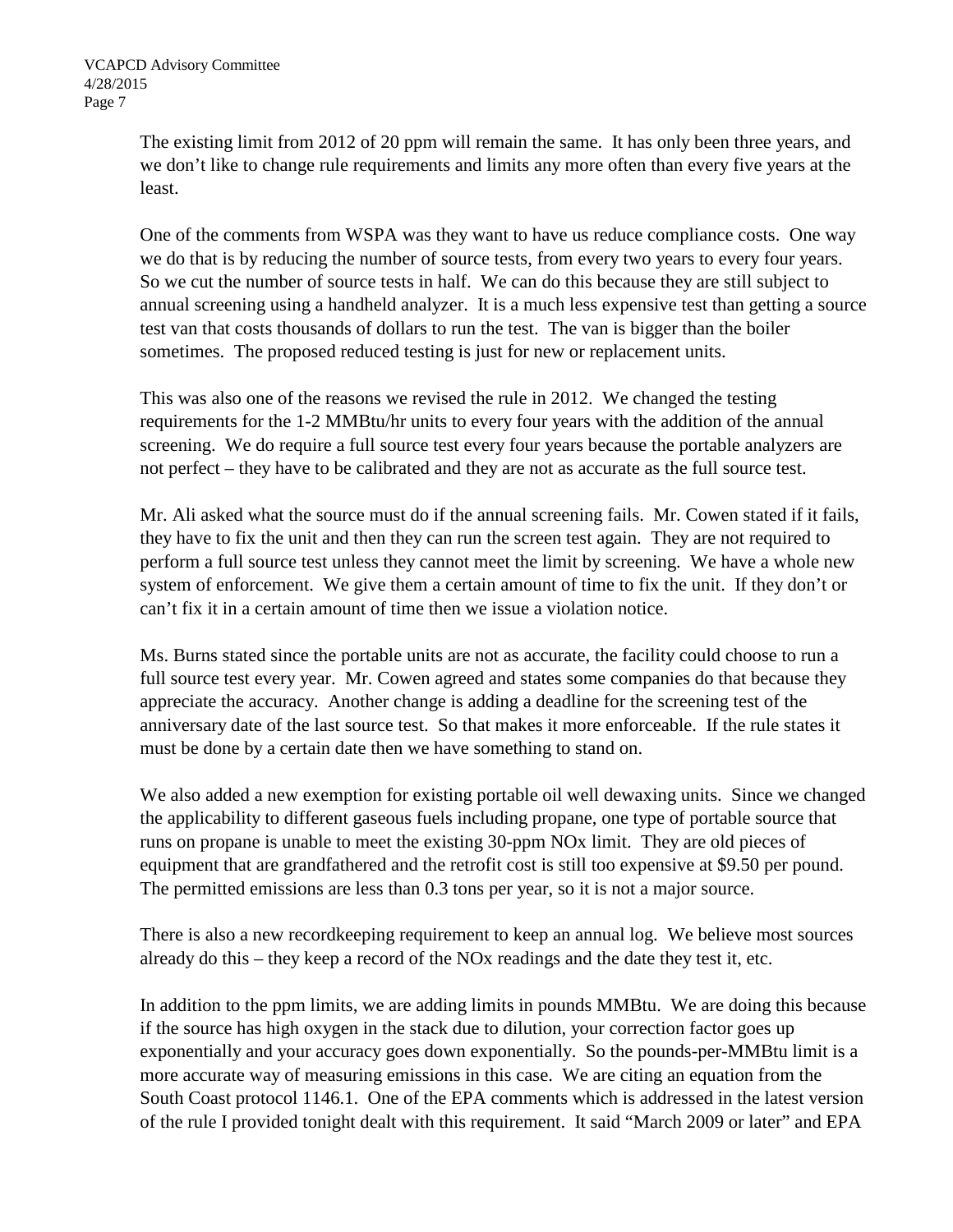wanted us to take out the words "or later" because it is not approvable by EPA. They can't approve a method that is unforeseeable in the future.

The other EPA comment was they wanted a definition of the newly exempt sources, the oil well dewaxing units. So we have a new definition in section G.11.

The other big change is the definition of "process heater". We are clarifying it to exclude a number of different processes to make it align with the South Coast rule 1146.1. The new definition excludes a number of different sources because they have unique properties. South Coast has a separate rule titled "Miscellaneous Sources of NOx" and that is the next rule I am working on. This rule will apply to furnaces, dryers and maybe incinerators. We will use the San Joaquin rule instead of the South Coast rule in that case because it is a little bit friendlier.

We are also excluding from Rule 74.15.1 emission control devices that are combustion related, such as afterburners, vapor incinerators, thermal and catalytic oxidizers. These are common emission control devices for VOC or ROC organics in the county. Most of these are relatively small units. The South Coast miscellaneous source rule restricts these as well, but we will probably stick to the dryers and furnaces at this time. That will be a more interesting rule project because we will likely have an audience for that one. It will probably be a retrofit rule so some sources will have to spend money up front.

If there are NOx limits in permit conditions for existing equipment excluded by the proposed revision to the definition of process heaters, they will still be subject to those limits. These conditions are based on the NSR rule so there shouldn't be any back-tracking due to this exemption.

We have gone over most of the EPA comments already. They asked for limits on the different gaseous fuels – landfill gas, biogas, etc. – based on the South Coast rule and the furnace manufacturers. They wanted us to examine the exemptions from the rule, so we just limited it to one source type, two existing process heaters (the portable oil well dewaxing units).

The WSPA comments were also mentioned earlier. We had a consultant for WSPA attend the workshop. They asked us to reduce the source testing frequency for new or replacement equipment, which we did as a cost-saving measure. They also proposed limits for produced oilfield gas as a fuel for their process heaters.

Mr. Wolfson asked why the landfill gas limit different from the natural gas limit. Mr. Cowen responded that the fuel is not as consistent. The methane content is lower, and it is a lower quality fuel. For NOx emission controls you need a uniform fuel to keep the air-fuel ratio at a certain point. With the fuel changing all over the place it is hard for the control system to keep up with the fuel and as a result you can't keep the NOx emissions as low.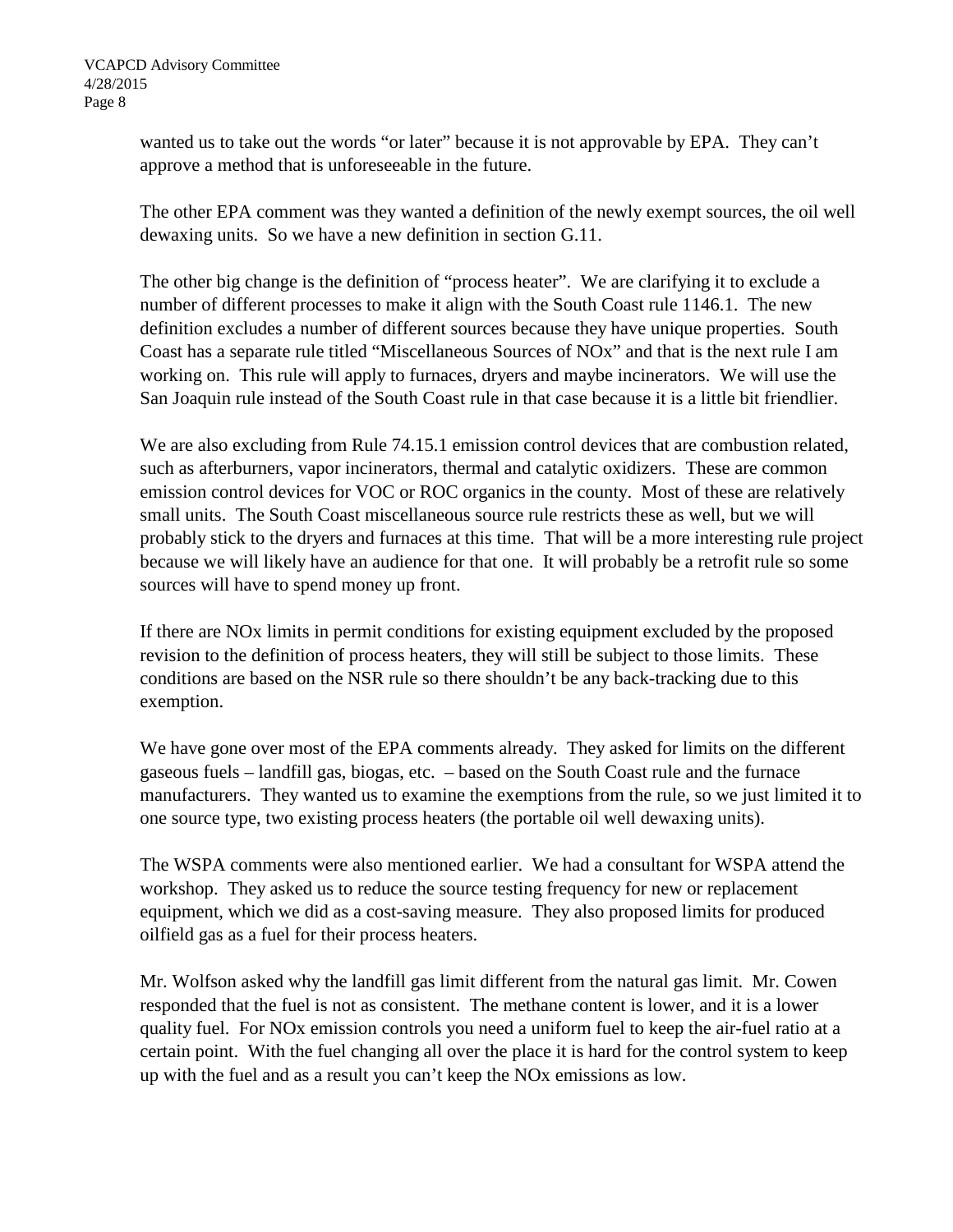We are looking at 9 tons NO<sub>x</sub> per year upon unit replacement, but it will take some time to reach that. It is not a large reduction but still significant. It's cost effective; with an incremental cost of \$10,000 for ultra-low NOx burners the emission reductions cost \$2.30 per pound. The South Coast has a market-based approach to NOx control called RECLAIM. What this means is they can over-control a source and get credits. They can trade the credits and it is a pretty complex system which we don't have in Ventura County because we don't have the manpower or accounting capacity. The credits right now are running about \$2.50 per pound. So if someone chose to do so, they have the option of buying credits for that amount in the South Coast.

Mr. Cowen summarized his presentation and opened the meeting for questions. Ms. Burns asked if Mr. Cowen did any kind of evaluation of which exemptions will actually apply in Ventura County, such as the tent dryers. Mr. Cowen stated that there are no sources in Ventura County for some of the source categories added as exemptions. They were added as exemptions just in case a new source is located here and they were listed in the South Coast rule.

Ms. Burns also asked for clarification about the other rules in South Coast that address the exempted sources, and how we will address these sources if we do not yet have a rule. Mr. Cowen responded that the permitting section will address them. New sources are required to install best available control technology. She also asked about LPG and the idea that many rules lump LPG in with natural gas. Mr. Cowen stated more rules are making a distinction between them because they don't combust the same way. LPG is a little higher NOx emitter.

Committee Member Kim Lim asked if rental boilers would be subject to this rule and if they are able to comply. Mr. Cowen stated if it requires a permit from us it would be subject. The new rental boilers should be able to comply. Mr. Lim stated he has seen brand new rental boilers running at 30 ppb NOx. Mr. Cowen stated rental boilers would need ultra-low NOx burners to comply.

Mr. Ali asked about the time frame when we can meet the requirements. Mr. Cowen stated they can be met now. In the South Coast they are meeting the limits with existing boilers and it is much easier to meet these limits with new boilers that are designed for the ultra-low NOx burners. The rule is effective in January 2016 for new or replacement units.

Mr. Ali made an additional comment about how the numbers are presented in the rule. In some places, the numbers are written out with all the zeros, while in others the units are used to represent millions with "MM". He suggested it might be better to be consistent, and then in the glossary or definitions define the term "MM" for the units. Mr. Cowen noted the tables have limited room, but he will try to find a way to make them consistent.

Committee Member Martin Hernandez asked how the cost of feasibility is determined. Mr. Cowen stated there is a standard cost analysis we use. It is based on capital cost, operating cost and maintenance cost. A certain lifetime is assumed for the equipment, maybe 10 years or whatever is appropriate. We also assume an interest rate for a cost recovery factor. We estimate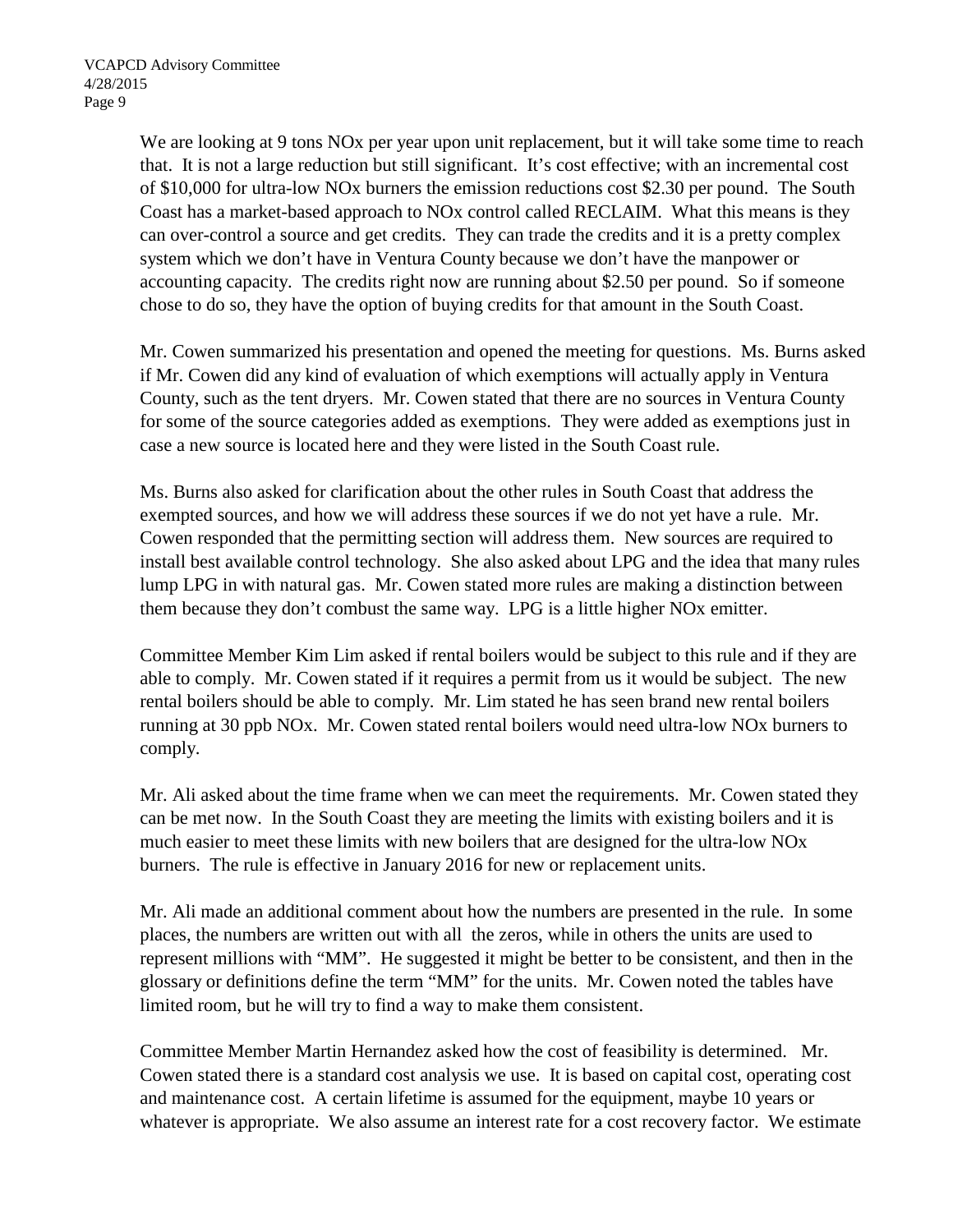the annual emission reductions in pounds reduced per year and the annualized cost in dollars per year. The ratio of those two is the cost effectiveness in dollars per pound.

Mr. Hernandez followed up asking when dealing with ARB, do they set the standard in terms of what is feasible throughout the state or is it something we develop specifically for Ventura County. Mr. Cowen stated this is a pretty standard calculation that all of the air districts use. Mr. Hernandez stated he believes what we do is reasonable, but he was concerned about equity over the various areas of the state. Mr. Cowen stated some districts express the cost effectiveness in dollars per ton, but we have been using dollars per pound for over 30 years so we stick with that.

Mr. Thomas added that by following the big air districts like South Coast, San Joaquin and the Bay Area they have such a big market that once they find something cost effective they adopt a rule. So we are likely getting that equipment anyway because we are adjacent to South Coast. If it is feasible there it will typically be feasible here. Equipment manufacturers are not likely to make different equipment for us because we are too small a market area.

Mr. Cowen noted the extreme nonattainment areas are more aggressive and they enact technology-forcing rules. So we normally wait a couple of years to make sure what they propose actually works in the field. That is one of the advantages of following their lead.

Mr. Wolfson noted in the documentation we used South Coast cost effectiveness analysis from 2008 and asked if that was the latest information available. Mr. Cowen stated that is the latest information and the equipment cost is probably less now. It might be a little out of date but if anything the estimated cost is high not low, so the cost effectiveness is acceptable.

Mr. Wolfson asked an additional question regarding section B.2.a. of the rule, where it requires devices be certified by the South Coast in accordance with Rule 1146.2. Mr. Cowen stated that is in the current existing rule and we are not proposing any change to that requirement. It was added because in that size range, South Coast currently requires certification by the manufacturer. So since this equipment is already being certified for the South Coast district, we are not requiring a separate certification for us. Any subject device installed in Ventura County must be certified by the manufacturer to meet the South Coast requirements.

Chair Head, not hearing any additional questions or discussion, asked if anyone would like to make a motion that the committee recommends adoption of the proposed rule. Mr. Hernandez made the motion and Mr. Lucas seconded the motion. Mr. Thomas called the role and the vote was unanimous in favor.